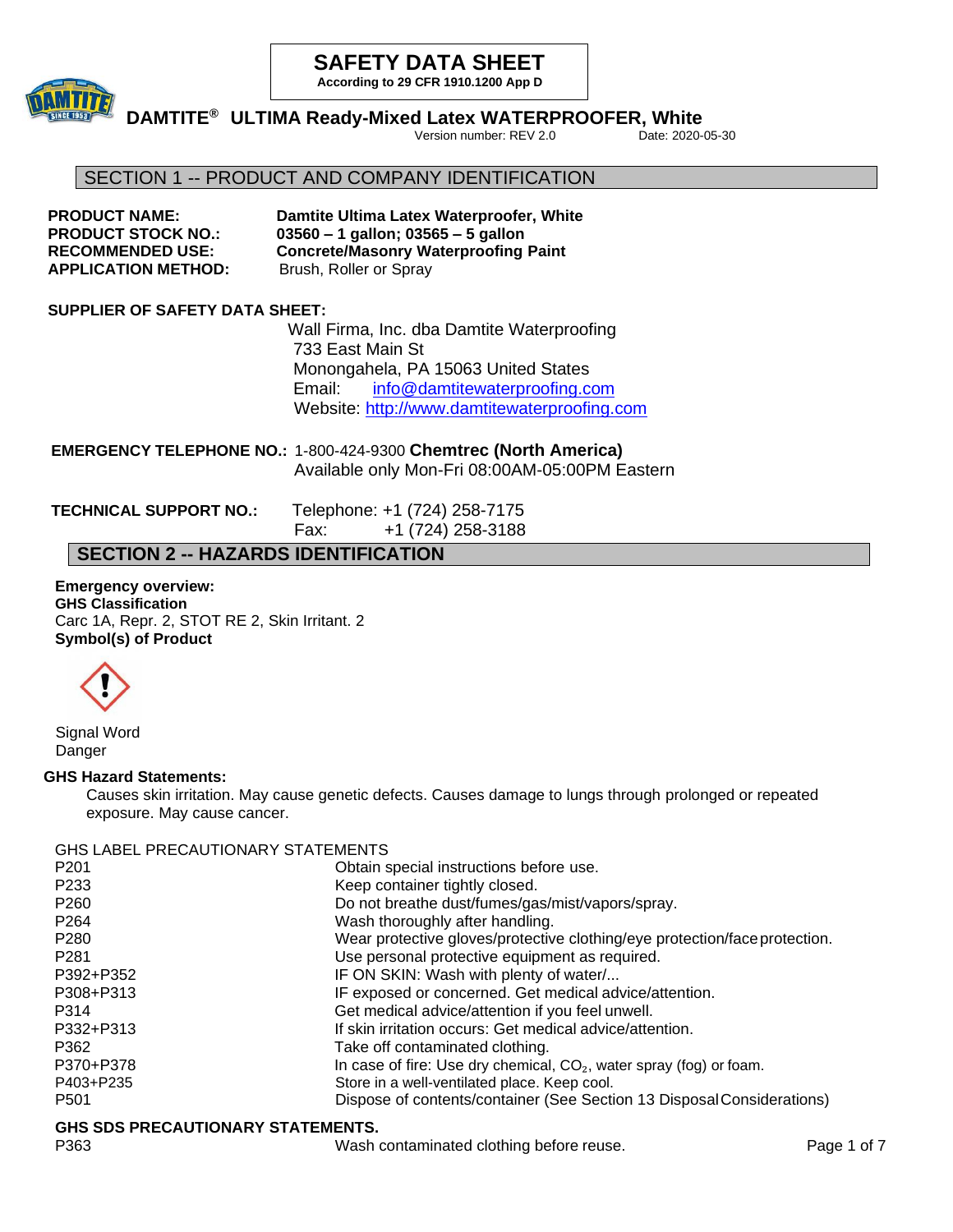**According to 29 CFR 1910.1200 App D**



# **DAMTITE® ULTIMA Ready-Mixed Latex WATERPROOFER, White**

Version number: REV 2.0

## **SECTION 3: COMPOSITION/INFORMATION ON INGREDIENTS**

| <b>NAME</b>                                        | CAS#       | $%$ (W/W) |
|----------------------------------------------------|------------|-----------|
| <b>Acrylic Emulsion</b>                            | N/A        | $15 - 40$ |
| Aqueous Vinyl Acetate CoPolymer                    | N/A        | $9 - 25$  |
| Water                                              | 7732-18-5  | $30 - 35$ |
| calcium carbonate                                  | 1317-65-3  | $9 - 10$  |
| titanium dioxide                                   | 13463-67-7 | $9 - 10$  |
| hydrous calcium magnesium silicate mineral mixture | 14807-96-6 | $8 - 9$   |
| expanded perlite                                   | 93763-70-3 | 7-8       |
| calcined kaolin                                    | 92704-41-1 | $2 - 3$   |
| 2,2,4-trimethyl-1-3-pentanediol monoisobutyrate    | 25265-77-4 | $1 - 2$   |
| Quartz                                             | 14808-60-7 | $1 - 2$   |

#### **ROUTES OF EXPOSURE**

INHALATION of vapor or spray mist.

EYE or SKIN contact with the product, vapor or spray mist.

#### **EFFECTS OF OVEREXPOSURE**

**EYES:** Irritation.

**SKIN:** Prolonged or repeated exposure may cause irritation. **INHALATION:** Irritation of the upper respiratory system.

In a confined area vapors in high concentration may cause headache, nausea or dizziness.

#### **SIGNS AND SYMPTOMS OF OVEREXPOSURE**

Redness and itching or burning sensation may indicate eye or excessive skin exposure.

#### **MEDICAL CONDITIONS AGGRAVATED BY EXPOSURE**

None generally recognized.

#### **CANCER INFORMATION**

.

For complete discussion of toxicology data refer to Section 11. **HMIS Codes: Health** 1\* **Flammability** 0, **Reactivity** 0

The text for GHS Hazard Statements shown above (if any) is given in the "Other information" section.

## **SECTION 4 - FIRST AID MEASURES**

FIRST AID - INHALATION: Move to fresh air in case of accidental inhalation of vapors or decomposition products. Move to fresh air.

FIRST AID - SKIN CONTACT: If skin irritation persists, call a physician. Wash off immediately with soap and plenty of water. Wash off with soap and water.

FIRST AID - EYE CONTACT: Flush eye(s) immediately with plenty of water. Rinse with plenty of water. FIRST AID - INGESTION: Call a physician or Poison Control Center immediately. Consult a physician.

## **SECTION 5 - FIRE-FIGHTING MEAUSES**

| <b>Flammability of the product</b>                            | : In a fire or if heated, a pressure increase will occur and the container may<br>burst.                                                                                                            |
|---------------------------------------------------------------|-----------------------------------------------------------------------------------------------------------------------------------------------------------------------------------------------------|
| <b>Extinguishing media</b><br><b>Suitable</b><br>Not suitable | : Use an extinguishing agent suitable for the surrounding fire.<br>: None known.                                                                                                                    |
| Special exposure hazards                                      | : Promptly isolate the scene by removing all persons from the vicinity of the<br>incident if there is a fire. No action shall be taken involving any personal risk or<br>without suitable training. |
| <b>Hazardous combustion</b><br>products                       | : Decomposition products may include the following materials:<br>carbon oxides<br>metal oxide/oxides                                                                                                |
| <b>Special protective</b>                                     | : Fire-fighters should wear appropriate protective equipment and self-contained                                                                                                                     |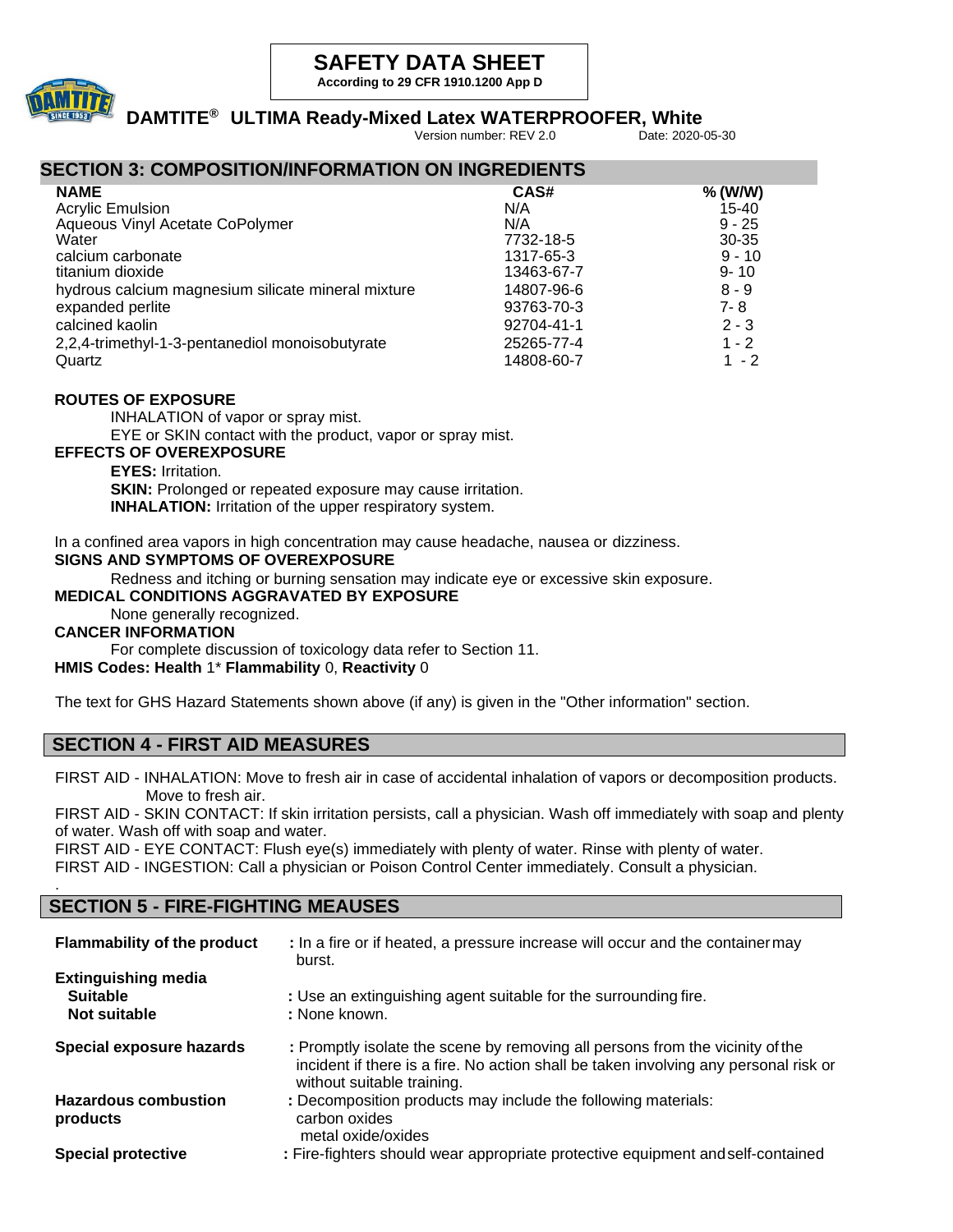

 **According to 29 CFR 1910.1200 App D**

# **DAMTITE® ULTIMA Ready-Mixed Latex WATERPROOFER, White**

Version number: REV 2.0

**equipment for fire-fighters :** breathing apparatus (SCBA) with a full face-piece operated in positive pressure mode.

Page 2 of 7

# **SECTION 6 - ACCIDENTAL RELEASE MEASURES**

**STEPS TO BE TAKEN IF MATERIAL IS RELEASED OR SPILLED:** Soak up with inert absorbent material and dispose of in accordance with regulation.

## **SECTION 7 - HANDLING AND STORAGE**

| <b>Handling</b> | : Put on appropriate personal protective equipment (see Section 8). Eating, drinking and                                                                                                   |
|-----------------|--------------------------------------------------------------------------------------------------------------------------------------------------------------------------------------------|
|                 | smoking should be prohibited in areas where this material is handled, stored and                                                                                                           |
|                 | processed. Do not swallow. Do not get in eyes or on skin or clothing. Avoid breathing vapor                                                                                                |
|                 | or mist. Use only with adequate ventilation. Wear appropriate respirator when ventilation is                                                                                               |
|                 | inadequate. Keep in the original container or an approved alternative made from a                                                                                                          |
|                 | compatible material, kept tightly closed when not in use. Empty containers retain product                                                                                                  |
|                 | residue and can be hazardous. Do not reuse container. If this material is part                                                                                                             |
|                 | of a multiple component system, read the Material Safety Data Sheet(s) for the other                                                                                                       |
|                 | component or components before blending as the resulting mixture may have the                                                                                                              |
|                 | hazards of all of its parts                                                                                                                                                                |
| <b>Storage</b>  | : Store in accordance with local regulations. Store in original container protected from direct<br>sunlight in a dry, cool and well-ventilated area, away from incompatible materials (see |
|                 | Section 10) and food and drink. Keep container tightly closed and sealed until ready for<br>use. Containers that have been opened must be carefully resealed and kept upright to           |
|                 | prevent leakage. Do not store in unlabeled containers. Use appropriate containment to<br>avoid environmental contamination. Do not store below the following temperature: 32F /<br>OC.     |

# **SECTION 8 - EXPOSURE CONTROLS/PERSONAL PROTECTION**

#### **Ingredients with Occupational Exposure Limits**

| <b>CHEMICAL NAME</b>    | <b>ACGIH-TLV TWA</b>   | <b>ACGIH-TLV STEL   OSHA PEL-TWA</b> |                      | <b>OSHA PEL-CEILING</b>     |
|-------------------------|------------------------|--------------------------------------|----------------------|-----------------------------|
| Calcium Carbonate       | N.E                    | N.E.                                 | N.E                  | 10 mg/m $3$                 |
|                         |                        |                                      |                      | $20 \text{ mg/m}^3$         |
| <b>Titanium Dioxide</b> | $10 \text{ mg/m}^3$    | N.E                                  | N.E                  | $20 \text{ mg/m}^3$ (as Ti) |
| <b>Expanded Perlite</b> | $10 \text{ mg/m}^3$    | N.E                                  | 15 mg/m <sup>3</sup> | N.E.                        |
| Calcined kaolin         | $2 \text{ mg/m}^3$     | N.E                                  | 5 mg/ $m3$           | N.E                         |
| Quartz                  | .025 mg/m <sup>3</sup> | N.E                                  | $(30)/(% SiO2 + 2)$  | $15 \text{ mg/m}^3$         |

**Further Advice:** MEL = Maximum Exposure Limit OES = Occupational Exposure Standard SUP = Supplier's Recommendation Sk = Skin Sensitizer N.E. = Not Established

### **Personal Protection**



RESPIRATORY PPROTECTION: In case of insufficient ventilation, wear suitable respiratory equipment. In the case of repairable dust and/or fumes, use self-contained breathing apparatus.

SKIN PROTECTION: Impervious gloves.

# **SECTION 8 - EXPOSURE CONTROLS/PERSONAL PROTECTION**



EYE PROTECTION: Safety glasses with side-shields.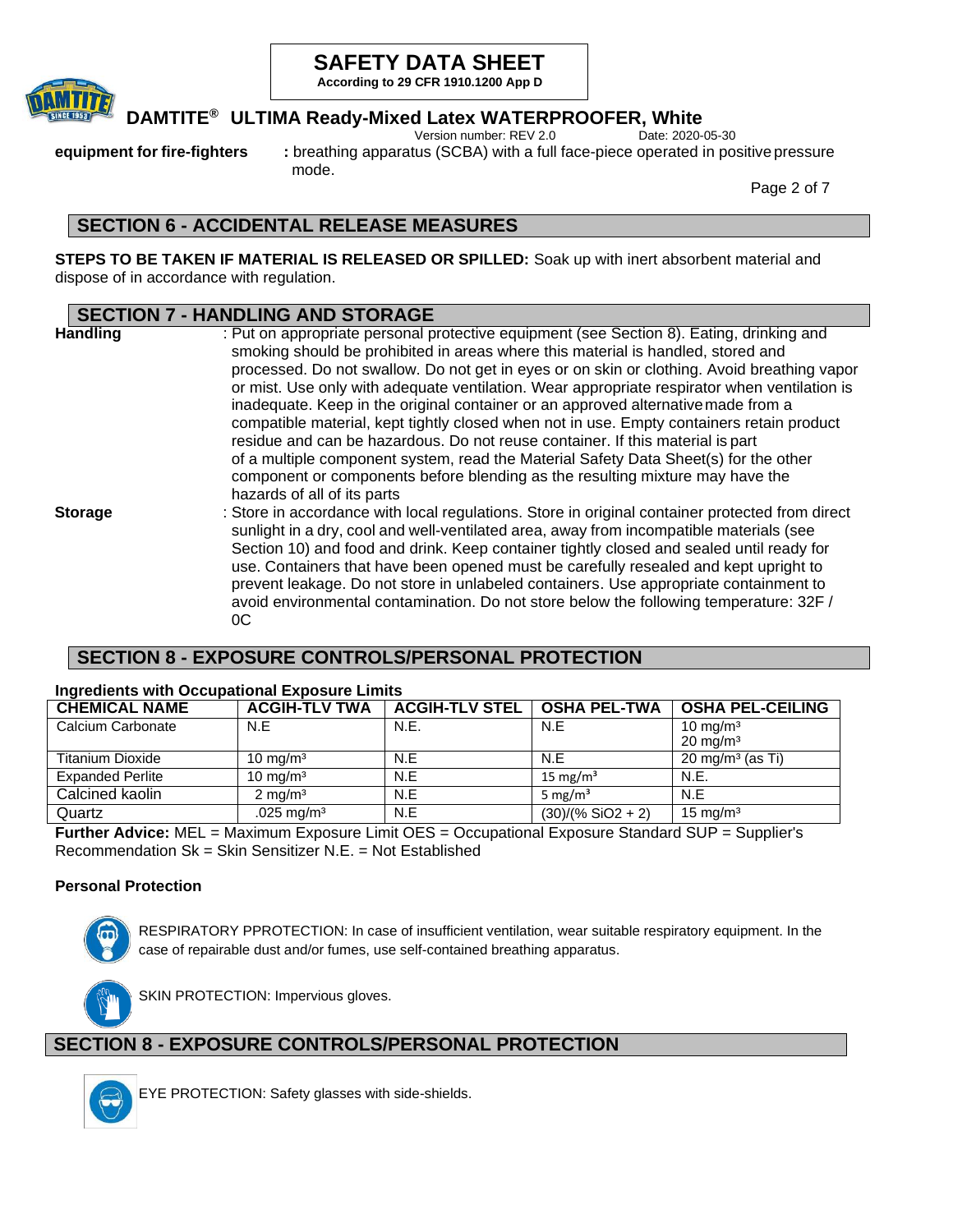**According to 29 CFR 1910.1200 App D**

# **DAMTITE® ULTIMA Ready-Mixed Latex WATERPROOFER, White**

Version number: REV 2.0



WIT

OTHER PROTECTIVE EQUIPMENT: Impervious clothing.

Page 3 of 7



HYGIENIC PRACTICES: It is good practice in industrial hygiene to avoid contact with solvents by using appropriate protective measures whenever possible. Keep working clothes separately

# **SECTION 9 - PHYSICAL AND CHEMICAL PROPERTIES**

**Physical State** Liquid **Explosion limits** Not available **Color** White **Odor** Not available **pH** 8.3 - 8.6 **Boiling/condensation point** Not available **Melting/freezing point** Not available **Specific gravity** 0.996 **Density (lbs/gal)** 8.296 **Vapor pressure** 48.21% (v/v), 48.25% (w/w) **Volatility** Not available **Evaporation rate** Slower than ether **Coating V.O.C.** 28.6 gms/liter **Partition coefficient:** Not available **noctanol/water % Solid. (w/w**) 51.75%

**Flash Point** Closed cup: >100°C (>212°F) **Solubility Completely soluble in the following materials: water Completely soluble in the following materials: water** 

# **SECTION 10 - STABILITY AND REACTIVITY**

**Stability** Stable under recommended storage and handling conditions (see Section 7). **Conditions to avoid** No specific data **Materials to avoid** Reactive or incompatible with the following materials: acids, oxidizing materials, strong alkalis

**Hazardous decomposition** Under normal conditions of storage and use, hazardous decomposition products **products** should not be produced **Hazardous polymerization** Under normal conditions of storage and use, hazardous polymerization will not occur

# **SECTION 11 - TOXICOLOGICAL INFORMATION**

### **Practical Experience**

**EFFECT OF OVEREXPOSURE - INHALATION:** Inhalation may cause irritation to the respiratory tract (nose, mouth, mucous membranes).

**EFFECT OF OVEREXPOSURE - SKIN CONTACT**: Direct skin contact may cause irritation. Local ventilation of emission sources may be necessary to maintain ambient concentrations below recommended exposure limits.

**EFFECT OF OVEREXPOSURE - EYE CONTACT**: Direct eye contact may cause irritation. Mild eye irritation. **EFFECT OF OVEREXPOSURE - INGESTION:** Harmful: may cause lung damage if swallowed.

**CARCINOGENICITY**: No information. **Acute Toxicity Values**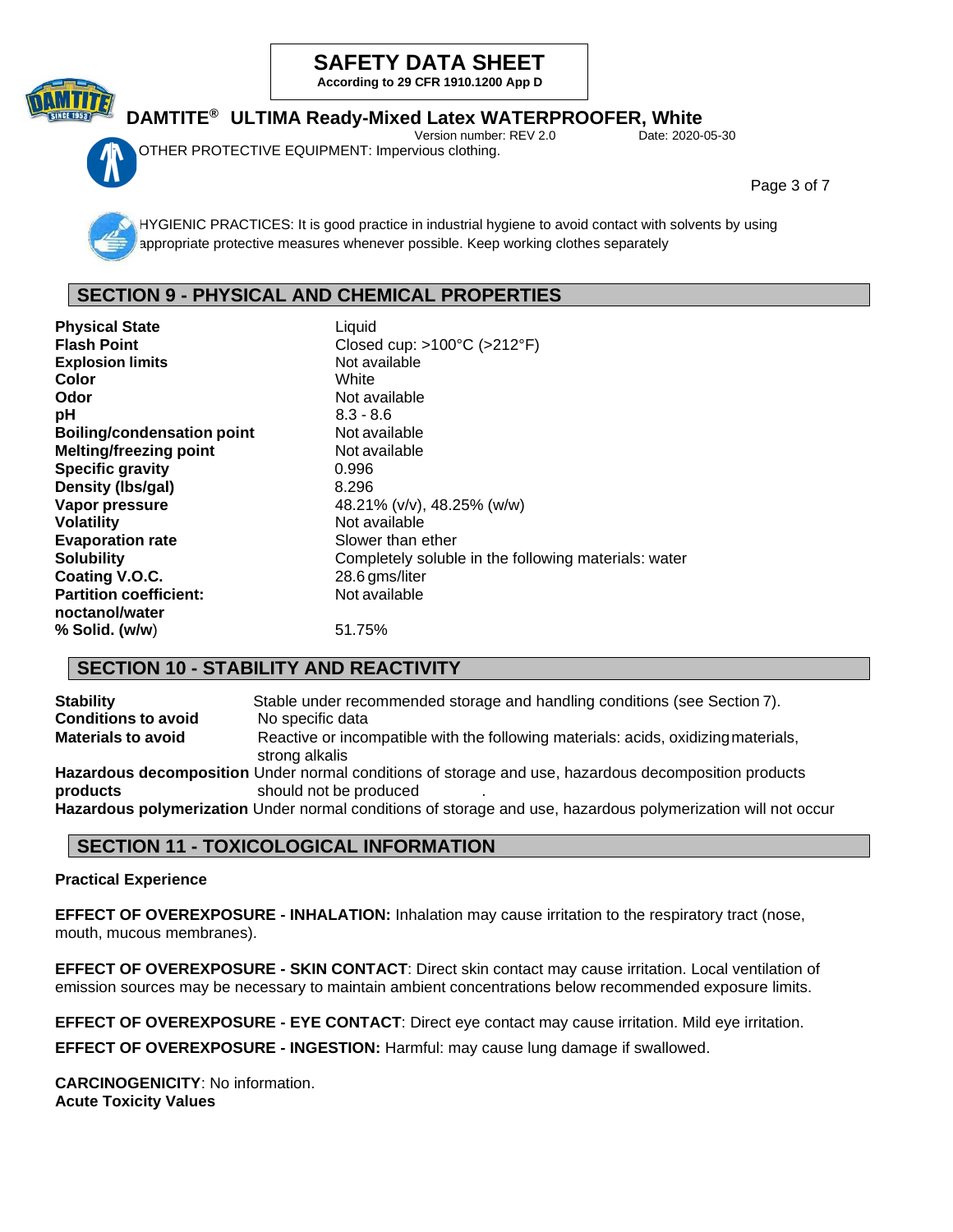



# **DAMTITE® ULTIMA Ready-Mixed Latex WATERPROOFER, White**

Version number: REV 2.0

Page 4 of 7

The acute effects of this product have not been tested. Data on individual components are tabulated below

| <b>Product/ingredient name</b>   | <b>Result</b> | <b>Species</b> | <b>Dose</b> | <b>Exposure</b> |
|----------------------------------|---------------|----------------|-------------|-----------------|
| 1 titanium dioxide               | LD50 Oral -   | Rat            | $>10$ g/kg  |                 |
| 2 2, 2, 4-Trimethylpentane-1, 3- | LD50 Oral -   | Rat            | 3200 mg/kg  |                 |
| diol monoisobutyrate             | LD50 Dermal   | Rat            | 15200 mg/kg |                 |
|                                  |               |                |             |                 |

**Conclusion/Summary:** Not available. **Chronic toxicity Conclusion/Summary:** 

Not available.

**Defatting irritant** Prolonged or repeated contact can de-fat the skin and lead to irritation, crackingand/or dermatitis. **Target organs:** Contains material which causes damage to the following organs: eyes. Contains material which may cause damage to the following organs: lungs, upper respiratory tract, skin, stomach.

#### **Carcinogenicity Classification**

**Carcinogenicity:** Contains material which may cause cancer, based on animal data. Risk ofcancer depends on duration and level of exposure.

| <b>Product/ingredient name</b> | <b>ACGIH</b> | <b>IARC</b> | <b>NTP</b> |
|--------------------------------|--------------|-------------|------------|
| titanium<br>dioxide            | A4           | 2Β          |            |
| Quartz                         |              |             |            |

**Carcinogen Classification code: ACGIH: A1, A2, A3, A4, A5**

**IARC: 1, 2A, 2B, 3, 4 NTP: Known to be a human carcinogen; Reasonably anticipated to be a human carcinogen**

## **Not listed or regulated as a carcinogen: -**

**Teratogenicity:** Contains material which may cause birth defects, based on animal data.

## **SECTION 12 - ECOLOGICAL INFORMATION**

**Environmental effects:** No known significant effects or critical hazards.

**Aquatic ecotoxicity Product/ingredient name Result Species Exposure** titanium dioxide Acute LC50 >100 mg/l Fresh water | Daphnia - Daphnia magna | 48 hours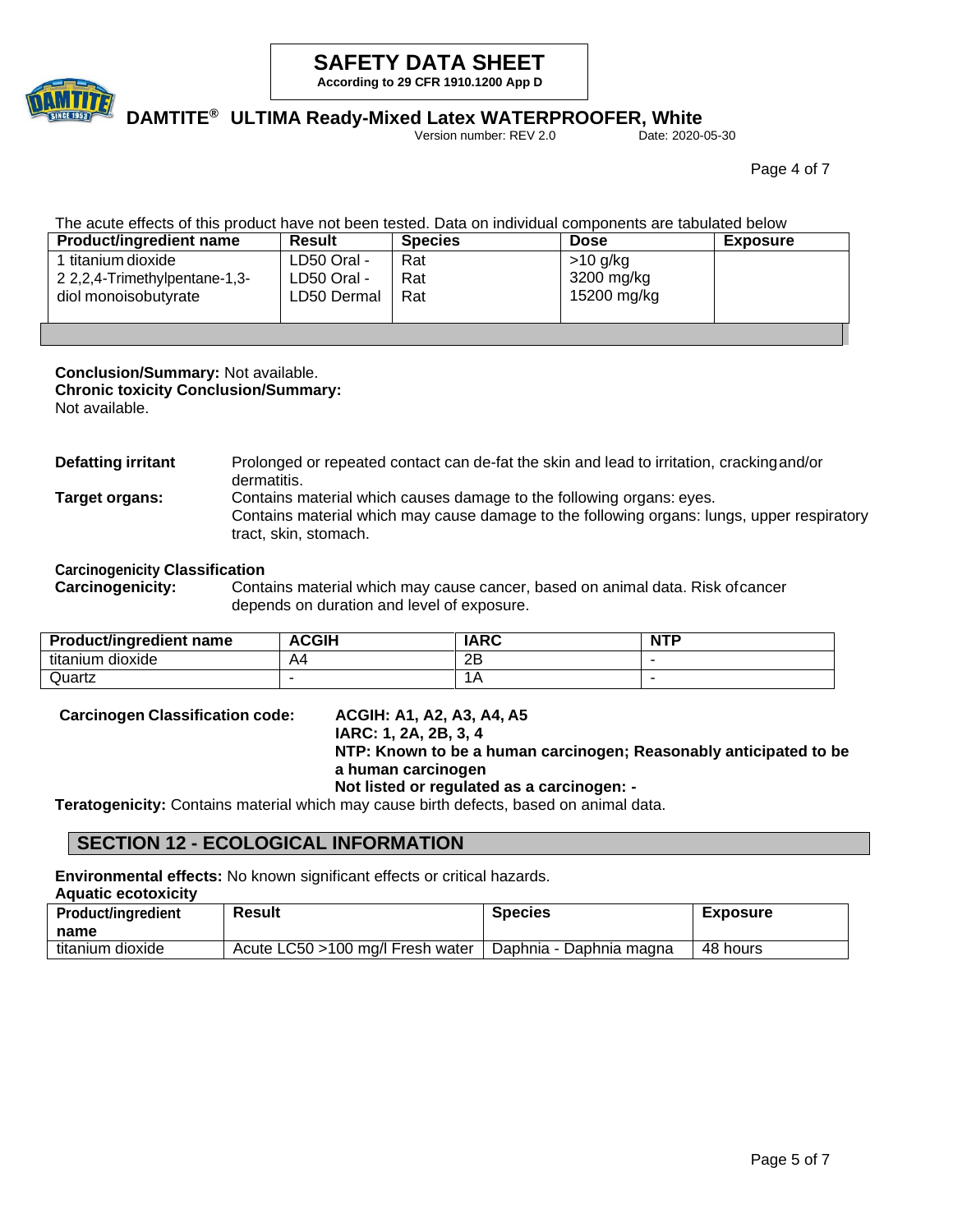

 **According to 29 CFR 1910.1200 App D**

# **DAMTITE® ULTIMA Ready-Mixed Latex WATERPROOFER, White**

Version number: REV 2.0 Date: 2020-05-30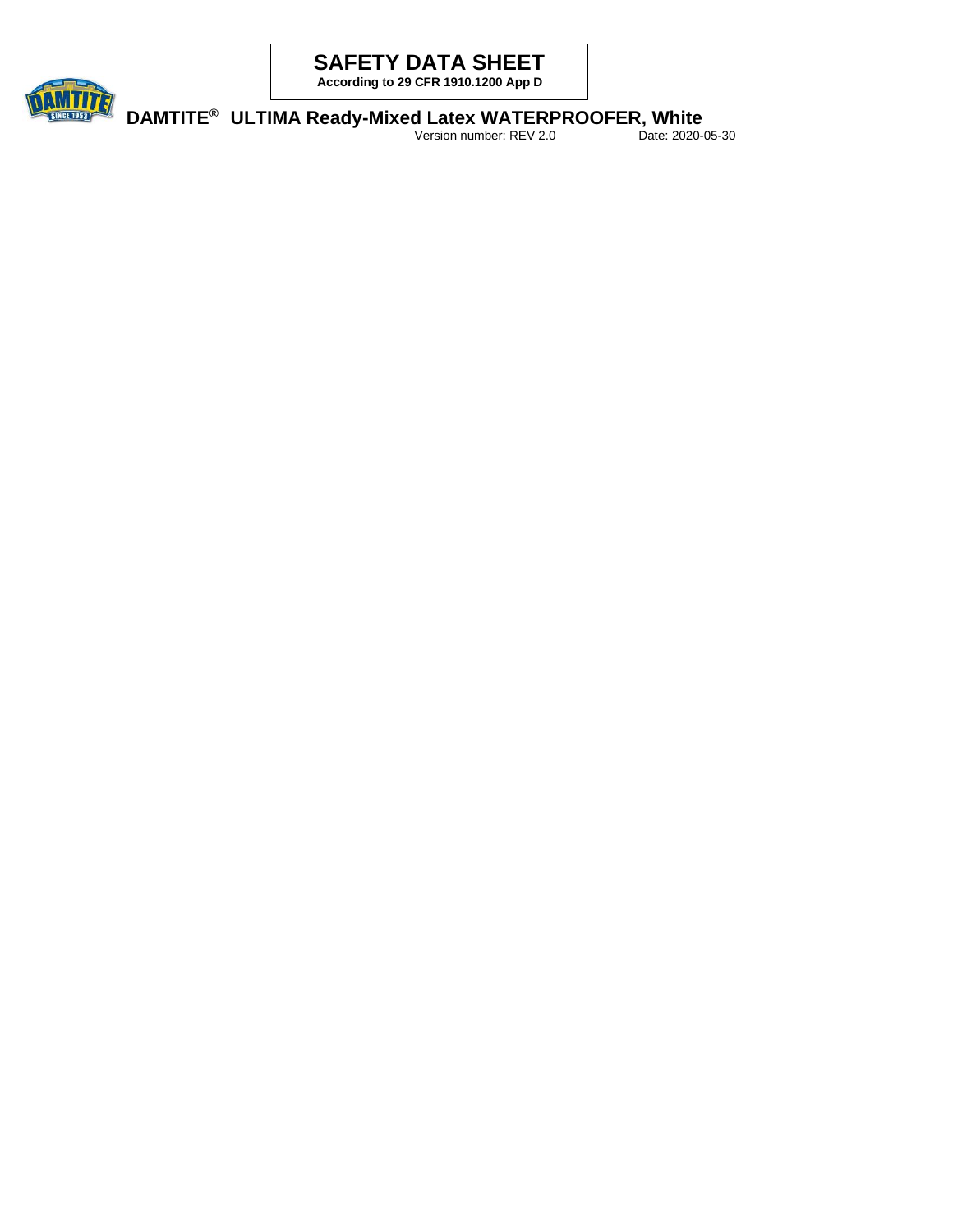

 **According to 29 CFR 1910.1200 App D**

# **DAMTITE® ULTIMA Ready-Mixed Latex WATERPROOFER, White**

Version number: REV 2.0

# **SECTION 13 - DISPOSAL CONSIDERATIONS**



**Waste disposal** The generation of waste should be avoided or minimized wherever possible. Disposal of this product, solutions and any by-products should at all times comply with the requirements of environmental protection and waste disposal legislation and any regional local authority requirements. Dispose of surplus and non-recyclableproducts via a licensed waste disposal contractor. Waste should not be disposed of the sewer unless fully compliant with the requirements of all authorities with jurisdiction. Waste packaging should be recycled. Incineration or landfill should only be consideredwhen recycling is not feasible. This material and its container must be disposed of in a safe way. Care should be taken when handling emptied containers that have not been cleaned or rinsed out. Empty containers or liners may retain some productresidues.

> Avoid dispersal of spilled material and runoff and contact with soil, waterways, drains and sewers.

**Disposal should be in accordance with applicable regional, national and local laws and regulations. Refer to Section 7: HANDLING AND STORAGE and Section 8: EXPOSURE CONTROLS/PERSONAL PROTECTION for additional handling information and protection of employees. Section 6. Accidental release measures**

## **SECTION 14 - TRANSPORT INFORMATION**

**SPECIAL TRANSPORT PRECAUTIONS: Transport within user's premises:** always transport in closed containers that are upright and secure. Ensure that persons transporting the product know what to do in the event of an accident or spillage.

| DOT Proper Shipping:       | Not D.O.T Regulated | <b>Packing Group:</b>    |  |
|----------------------------|---------------------|--------------------------|--|
| <b>DOT Technical Name:</b> | ΝA                  | <b>Hazard Sub Class:</b> |  |
| <b>DOT Hazard Class:</b>   | ΝA                  | <b>Resp. Guide Page:</b> |  |
| <b>DOT UN/NA Humber</b>    | ΝA                  |                          |  |

# **SECTION 15 - REGULATORY INFORMATION**

# **SARA 313** *(40 CFR 372.65C)* **SUPPLIER NOTIFICATION**

**CAS# CHEMICAL/COMPOUND % by WT % Element**

No ingredients in this product are subject to SARA 313 (40 CFR 372.65C) Supplier Notification.

### **CALIFORNIA PROPOSITION 65**

WARNING: This product contains chemicals known to the State of California to cause cancer and birth defects or other reproductive harm.

### **TSCA CERTIFICATION**

All chemicals in this product are listed, or are exempt from listing, on the TSCA Inventory.